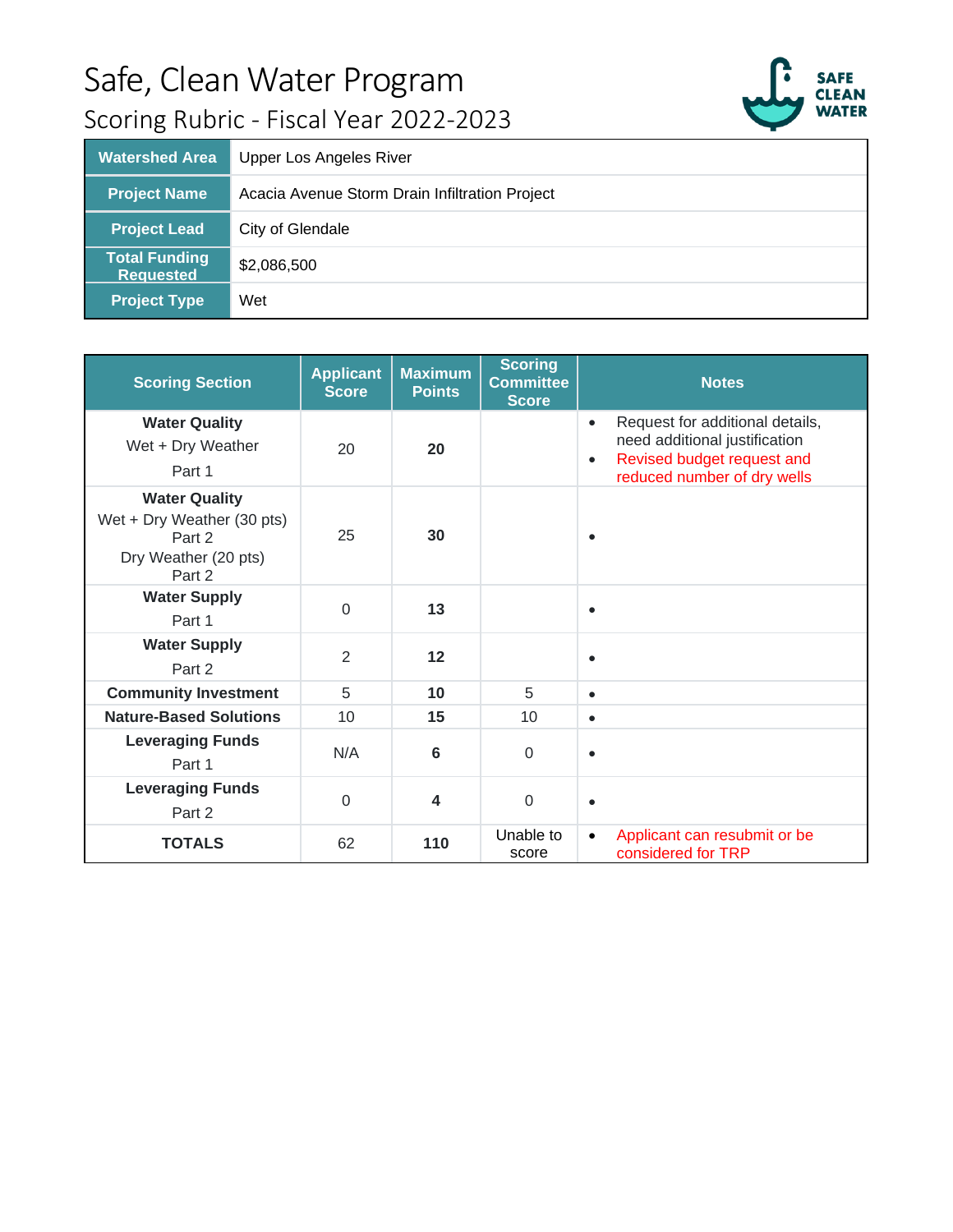

| <b>Watershed Area</b>                    | <b>Upper Los Angeles River</b>                    |
|------------------------------------------|---------------------------------------------------|
| <b>Project Name</b>                      | Alexandria Park Stormwater Capture Project        |
| <b>Project Lead</b>                      | Los Angeles Department of Water and Power (LADWP) |
| <b>Total Funding</b><br><b>Requested</b> | \$7,019,000                                       |
| <b>Project Type</b>                      | Wet                                               |

| <b>Scoring Section</b>                                                                         | <b>Applicant</b><br><b>Score</b> | <b>Maximum</b><br><b>Points</b> | <b>Scoring</b><br><b>Committee</b><br><b>Score</b> | <b>Notes</b>                                                                                                                                                                                                                                                                                                                             |
|------------------------------------------------------------------------------------------------|----------------------------------|---------------------------------|----------------------------------------------------|------------------------------------------------------------------------------------------------------------------------------------------------------------------------------------------------------------------------------------------------------------------------------------------------------------------------------------------|
| <b>Water Quality</b><br>Wet + Dry Weather<br>Part 1                                            | $\overline{7}$                   | 20                              | $\overline{7}$                                     | Close to capturing 85 <sup>th</sup> % storm.<br>$\bullet$<br>Recommendation to change size<br>$\bullet$<br>of BMP to obtain additional points                                                                                                                                                                                            |
| <b>Water Quality</b><br>Wet + Dry Weather (30 pts)<br>Part 2<br>Dry Weather (20 pts)<br>Part 2 | 20                               | 30                              | 20                                                 | $\bullet$                                                                                                                                                                                                                                                                                                                                |
| <b>Water Supply</b><br>Part 1                                                                  | $\overline{0}$                   | 13                              | $\overline{0}$                                     | $\bullet$                                                                                                                                                                                                                                                                                                                                |
| <b>Water Supply</b><br>Part 2                                                                  | $\overline{2}$                   | 12                              | $\overline{2}$                                     | $\bullet$                                                                                                                                                                                                                                                                                                                                |
| <b>Community Investment</b>                                                                    | 10                               | 10                              | 10                                                 | Design not clear on access to<br>$\bullet$<br>waterways<br>Need additional information<br>$\bullet$<br>Concerns over displacement of<br>$\bullet$<br>tiny home village<br>Does project truly increase<br>$\bullet$<br>pervious area?<br>Have addressed access to<br>$\bullet$<br>waterways<br>Concern over impermeable area<br>$\bullet$ |
| <b>Nature-Based Solutions</b>                                                                  | 15                               | 15                              | 10                                                 | Issue with removal of affordable<br>$\bullet$<br>housing                                                                                                                                                                                                                                                                                 |
| <b>Leveraging Funds</b><br>Part 1                                                              | 6                                | $6\phantom{1}$                  | 6                                                  | $\bullet$                                                                                                                                                                                                                                                                                                                                |
| <b>Leveraging Funds</b><br>Part 2                                                              | $\overline{4}$                   | $\overline{\mathbf{4}}$         | $\overline{4}$                                     | $\bullet$                                                                                                                                                                                                                                                                                                                                |
| <b>TOTALS</b>                                                                                  | 64                               | 110                             | 59                                                 | Does not meet points threshold<br>$\bullet$                                                                                                                                                                                                                                                                                              |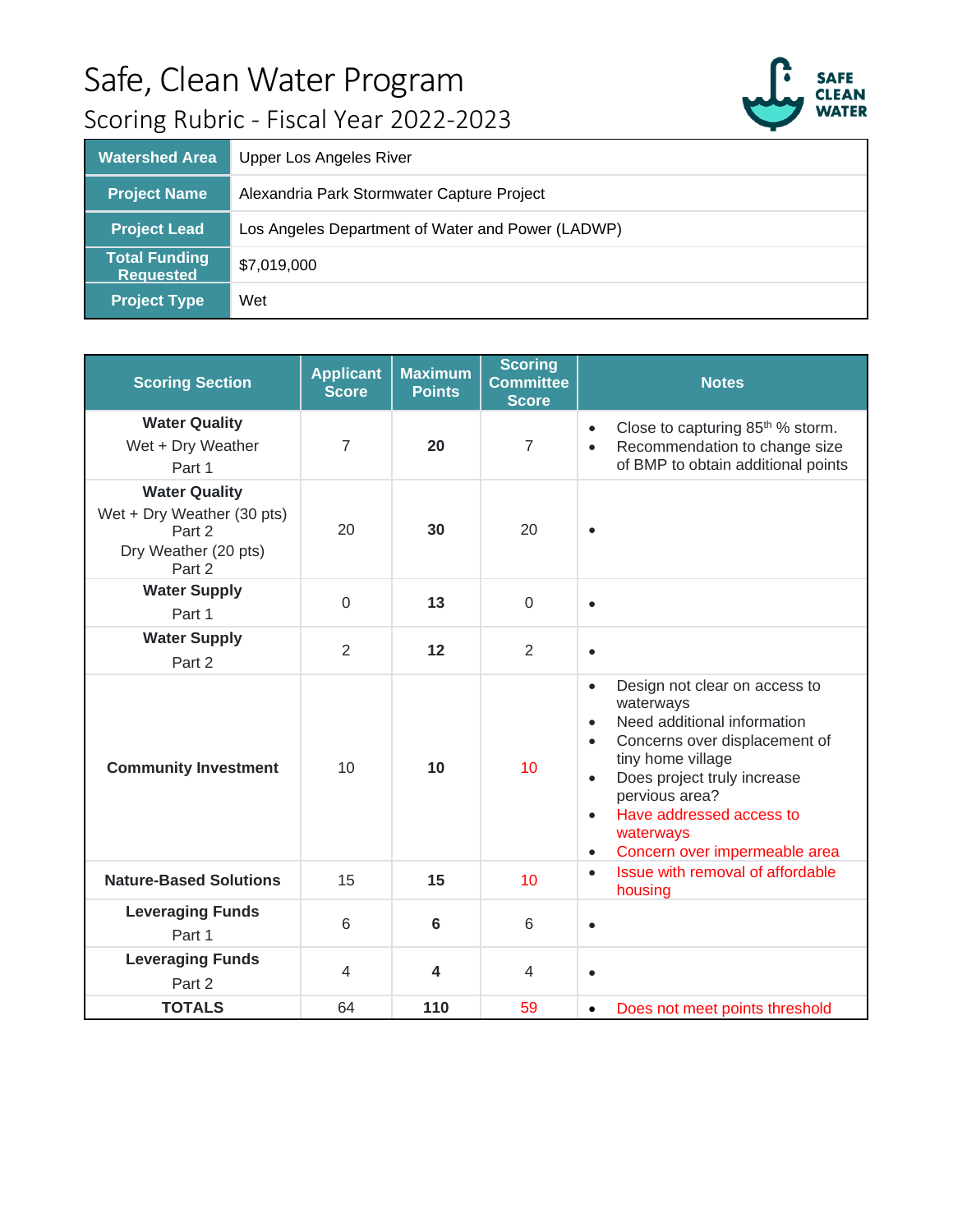

| <b>Watershed Area</b>                    | Upper Los Angeles River                                           |
|------------------------------------------|-------------------------------------------------------------------|
| <b>Project Name</b>                      | California Avenue and Adjacent Streets Stormwater Capture Project |
| <b>Project Lead</b>                      | City of Glendale                                                  |
| <b>Total Funding</b><br><b>Requested</b> | \$5,320,000                                                       |
| <b>Project Type</b>                      | Wet                                                               |

| <b>Scoring Section</b>                                                                         | <b>Applicant</b><br><b>Score</b> | <b>Maximum</b><br><b>Points</b> | <b>Scoring</b><br><b>Committee</b><br><b>Score</b> | <b>Notes</b>                                                        |
|------------------------------------------------------------------------------------------------|----------------------------------|---------------------------------|----------------------------------------------------|---------------------------------------------------------------------|
| <b>Water Quality</b><br>Wet + Dry Weather<br>Part 1                                            | 20                               | 20                              |                                                    | Needs more information<br>$\bullet$                                 |
| <b>Water Quality</b><br>Wet + Dry Weather (30 pts)<br>Part 2<br>Dry Weather (20 pts)<br>Part 2 | 20                               | 30                              |                                                    | $\bullet$                                                           |
| <b>Water Supply</b><br>Part 1                                                                  | 3                                | 13                              |                                                    | $\bullet$                                                           |
| <b>Water Supply</b><br>Part 2                                                                  | 5                                | 12                              |                                                    | $\bullet$                                                           |
| <b>Community Investment</b>                                                                    | 5                                | 10                              | 5                                                  | $\bullet$                                                           |
| <b>Nature-Based Solutions</b>                                                                  | 10                               | 15                              | 10                                                 | $\bullet$                                                           |
| <b>Leveraging Funds</b><br>Part 1                                                              | N/A                              | 6                               | $\mathbf 0$                                        | $\bullet$                                                           |
| <b>Leveraging Funds</b><br>Part 2                                                              | $\Omega$                         | 4                               | $\mathbf 0$                                        | $\bullet$                                                           |
| <b>TOTALS</b>                                                                                  | 63                               | 110                             | Unable to<br>score                                 | Will need to submit in next call for<br>$\bullet$<br>projects round |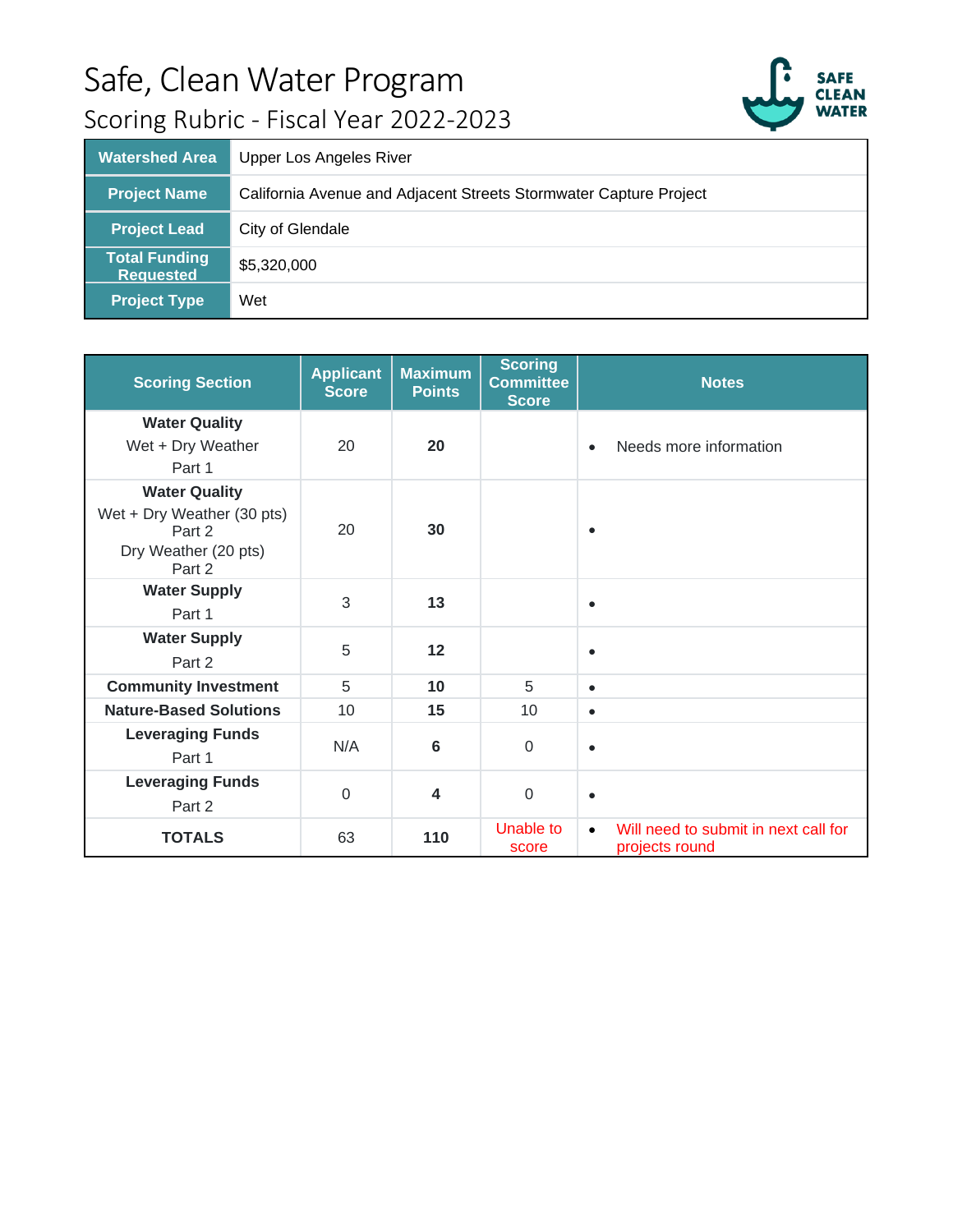

| <b>Watershed Area</b>                    | Upper Los Angeles River                                 |
|------------------------------------------|---------------------------------------------------------|
| <b>Project Name</b>                      | Echo Park Lake Rehabilitation Operation and Maintenance |
| <b>Project Lead</b>                      | City of Los Angeles, LA Sanitation and Environment      |
| <b>Total Funding</b><br><b>Requested</b> | \$2,400,000                                             |
| <b>Project Type</b>                      | Wet                                                     |

| <b>Scoring Section</b>                                                                         | <b>Applicant</b><br><b>Score</b> | <b>Maximum</b><br><b>Points</b> | <b>Scoring</b><br><b>Committee</b><br><b>Score</b> | <b>Notes</b>                                                                                                        |
|------------------------------------------------------------------------------------------------|----------------------------------|---------------------------------|----------------------------------------------------|---------------------------------------------------------------------------------------------------------------------|
| <b>Water Quality</b><br>Wet + Dry Weather<br>Part 1                                            | 20                               | 20                              | 20                                                 | $\bullet$                                                                                                           |
| <b>Water Quality</b><br>Wet + Dry Weather (30 pts)<br>Part 2<br>Dry Weather (20 pts)<br>Part 2 | 30                               | 30                              | 20                                                 | Recommend submitting project as<br>$\bullet$<br>dry weather project<br>Disagree with 90 ac-ft capacity<br>$\bullet$ |
| <b>Water Supply</b><br>Part 1                                                                  | $\Omega$                         | 13                              | $\Omega$                                           | $\bullet$                                                                                                           |
| <b>Water Supply</b><br>Part 2                                                                  | $\overline{2}$                   | 12                              | $\overline{2}$                                     | Request for additional info. What is<br>$\bullet$<br>the potable water consumption of<br>the late?                  |
| <b>Community Investment</b>                                                                    | 10                               | 10                              | 5                                                  | $\bullet$                                                                                                           |
| <b>Nature-Based Solutions</b>                                                                  | 10                               | 15                              | 10                                                 | $\bullet$                                                                                                           |
| <b>Leveraging Funds</b><br>Part 1                                                              | 3                                | 6                               | 3                                                  | $\bullet$                                                                                                           |
| <b>Leveraging Funds</b><br>Part 2                                                              | $\overline{4}$                   | 4                               | $\overline{2}$                                     | $\bullet$                                                                                                           |
| <b>TOTALS</b>                                                                                  | 79                               | 110                             | 62                                                 | $\bullet$                                                                                                           |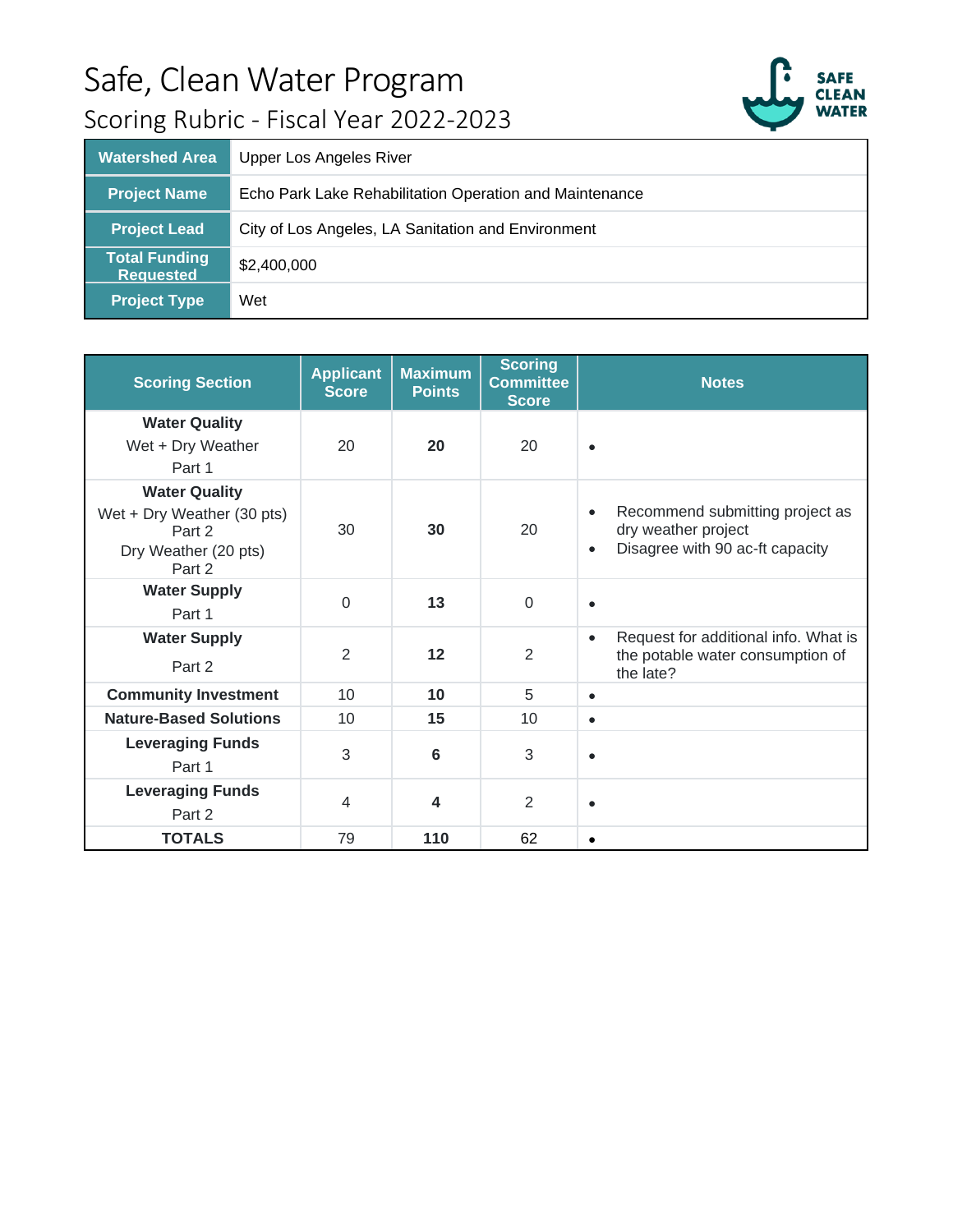

| <b>Watershed Area</b>                    | <b>Upper Los Angeles River</b>                                                          |
|------------------------------------------|-----------------------------------------------------------------------------------------|
| <b>Project Name</b>                      | Jackson Elementary School Campus Greening and Stormwater Quality Improvement<br>Project |
| <b>Project Lead</b>                      | Amigos de los Rios (ADLR) and Pasadena Unified School District (PUSD)                   |
| <b>Total Funding</b><br><b>Requested</b> | \$3,018,148                                                                             |
| <b>Project Type</b>                      | Wet                                                                                     |

| <b>Scoring Section</b>                                                                         | <b>Applicant</b><br><b>Score</b> | <b>Maximum</b><br><b>Points</b> | <b>Scoring</b><br><b>Committee</b><br><b>Score</b> | <b>Notes</b>                                                                                                          |
|------------------------------------------------------------------------------------------------|----------------------------------|---------------------------------|----------------------------------------------------|-----------------------------------------------------------------------------------------------------------------------|
| <b>Water Quality</b><br>Wet + Dry Weather<br>Part 1                                            | 20                               | 20                              | 20                                                 | Cannot calculate scores with given<br>$\bullet$<br>data in application<br>Provided requested information<br>$\bullet$ |
| <b>Water Quality</b><br>Wet + Dry Weather (30 pts)<br>Part 2<br>Dry Weather (20 pts)<br>Part 2 | 30                               | 30                              | 30                                                 | $\bullet$                                                                                                             |
| <b>Water Supply</b><br>Part 1                                                                  | $\Omega$                         | 13                              | $\mathbf 0$                                        | $\bullet$                                                                                                             |
| <b>Water Supply</b><br>Part 2                                                                  | $\mathbf 0$                      | 12                              | $\mathbf 0$                                        | $\bullet$                                                                                                             |
| <b>Community Investment</b>                                                                    | 5                                | 10                              | 10                                                 | Increase due to active community<br>$\bullet$<br>use of school                                                        |
| <b>Nature-Based Solutions</b>                                                                  | 11                               | 15                              | 11                                                 | $\bullet$                                                                                                             |
| <b>Leveraging Funds</b><br>Part 1                                                              | $\Omega$                         | 6                               | $\Omega$                                           | $\bullet$                                                                                                             |
| <b>Leveraging Funds</b><br>Part 2                                                              | $\overline{4}$                   | 4                               | $\overline{4}$                                     | Strong community support<br>$\bullet$                                                                                 |
| <b>TOTALS</b>                                                                                  | 70                               | 110                             | 75                                                 | $\bullet$                                                                                                             |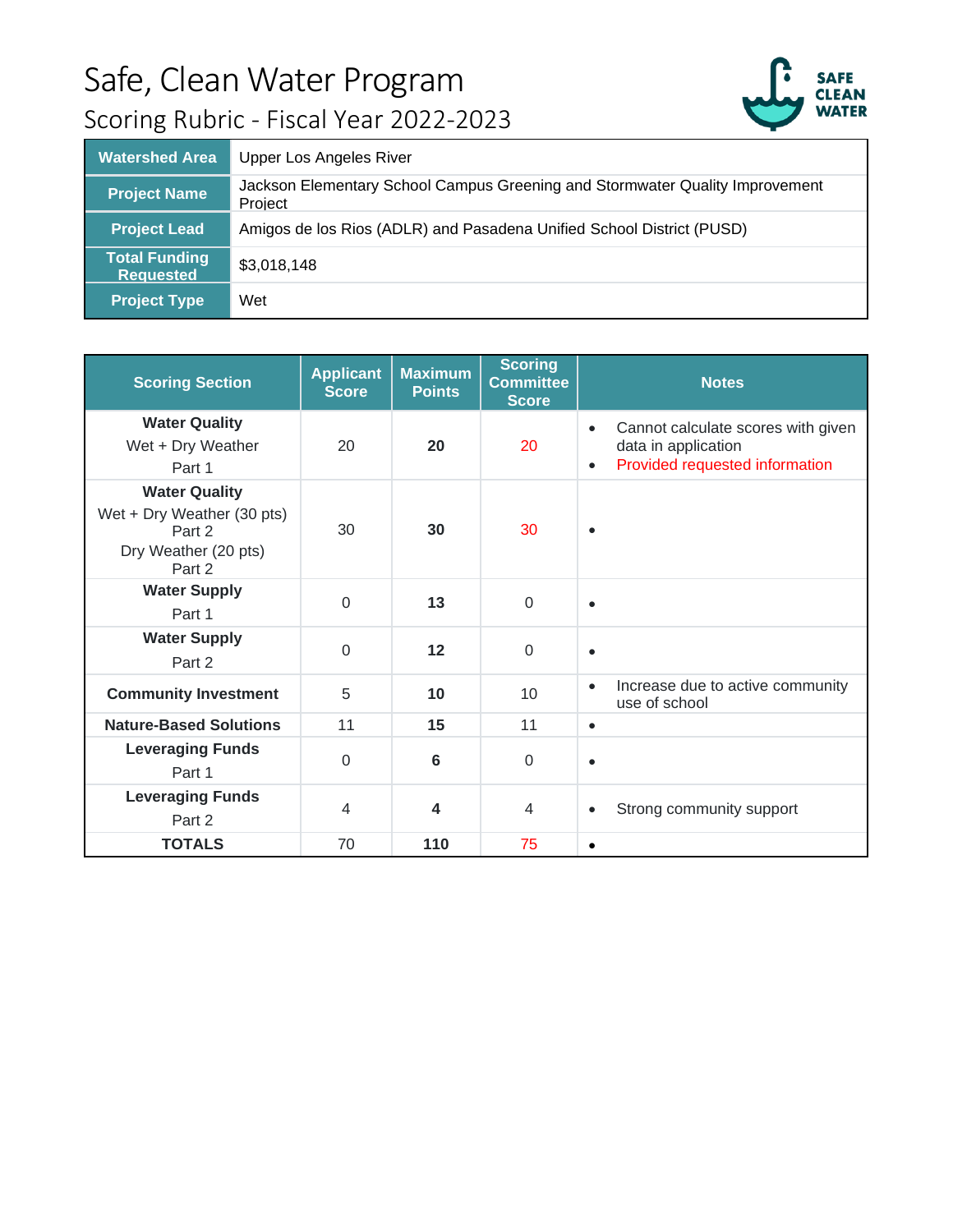



| <b>Watershed Area</b>                    | Upper Los Angeles River                |
|------------------------------------------|----------------------------------------|
| <b>Project Name</b>                      | La Crescenta Green Improvement Project |
| <b>Project Lead</b>                      | County of Los Angeles                  |
| <b>Total Funding</b><br><b>Requested</b> | \$1,500,000                            |
| <b>Project Type</b>                      | Wet                                    |

| <b>Scoring Section</b>                                                                         | <b>Applicant</b><br><b>Score</b> | <b>Maximum</b><br><b>Points</b> | <b>Scoring</b><br><b>Committee</b><br><b>Score</b> | <b>Notes</b>                                                                               |
|------------------------------------------------------------------------------------------------|----------------------------------|---------------------------------|----------------------------------------------------|--------------------------------------------------------------------------------------------|
| <b>Water Quality</b><br>Wet + Dry Weather<br>Part 1                                            | 20                               | 20                              | 20                                                 | $\bullet$                                                                                  |
| <b>Water Quality</b><br>Wet + Dry Weather (30 pts)<br>Part 2<br>Dry Weather (20 pts)<br>Part 2 | 20                               | 30                              | 20                                                 | Need to adjust drawdown rate<br>$\bullet$<br>Provided requested justification<br>$\bullet$ |
| <b>Water Supply</b><br>Part 1                                                                  | $\Omega$                         | 13                              | $\mathbf 0$                                        | $\bullet$                                                                                  |
| <b>Water Supply</b><br>Part 2                                                                  | 2                                | 12                              | $\overline{2}$                                     | $\bullet$                                                                                  |
| <b>Community Investment</b>                                                                    | 5                                | 10                              | 5                                                  | $\bullet$                                                                                  |
| <b>Nature-Based Solutions</b>                                                                  | 10                               | 15                              | 10                                                 | $\bullet$                                                                                  |
| <b>Leveraging Funds</b><br>Part 1                                                              | 6                                | 6                               | 6                                                  | $\bullet$                                                                                  |
| <b>Leveraging Funds</b><br>Part 2                                                              | $\overline{4}$                   | $\overline{\mathbf{4}}$         | $\overline{2}$                                     | $\bullet$                                                                                  |
| <b>TOTALS</b>                                                                                  | 67                               | 110                             | 65                                                 | $\bullet$                                                                                  |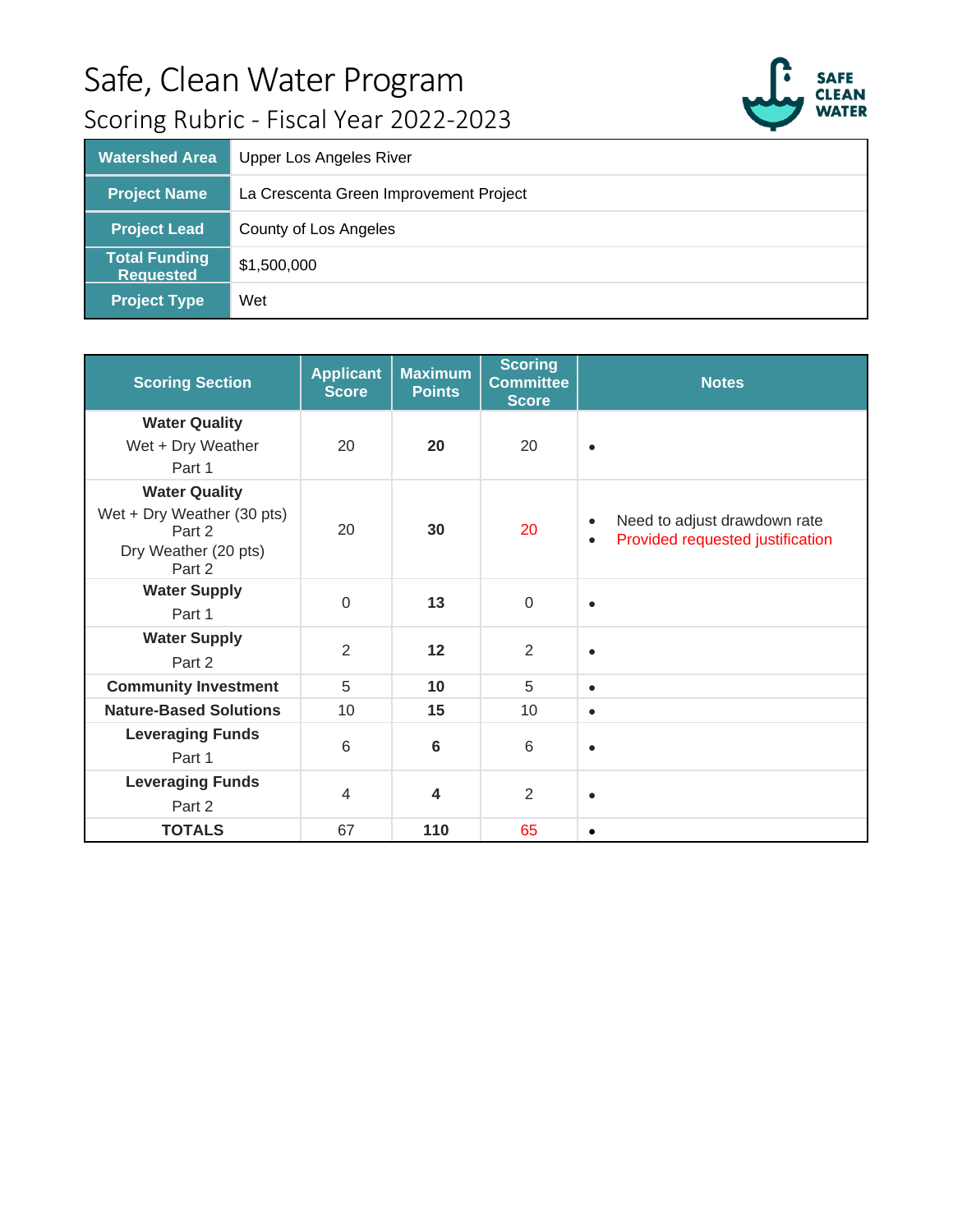

| <b>Watershed Area</b>                    | <b>Upper Los Angeles River</b>                            |
|------------------------------------------|-----------------------------------------------------------|
| <b>Project Name</b>                      | LA River Green Infrastructure Project                     |
| <b>Project Lead</b>                      | City of Los Angeles, Bureau of Sanitation and Environment |
| <b>Total Funding</b><br><b>Requested</b> | \$31,821,160                                              |
| <b>Project Type</b>                      | Dry                                                       |

| <b>Scoring Section</b>                                                                         | <b>Applicant</b><br><b>Score</b> | <b>Maximum</b><br><b>Points</b> | <b>Scoring</b><br><b>Committee</b><br><b>Score</b> | <b>Notes</b>                                                                              |
|------------------------------------------------------------------------------------------------|----------------------------------|---------------------------------|----------------------------------------------------|-------------------------------------------------------------------------------------------|
| <b>Water Quality</b><br>Wet + Dry Weather<br>Part 1                                            | 20                               | 20                              | 20                                                 | No dry weather cost effectiveness<br>$\bullet$<br>criteria                                |
| <b>Water Quality</b><br>Wet + Dry Weather (30 pts)<br>Part 2<br>Dry Weather (20 pts)<br>Part 2 | 20                               | 30                              | 20                                                 | $\bullet$                                                                                 |
| <b>Water Supply</b><br>Part 1                                                                  | $\Omega$                         | 13                              | $\Omega$                                           | $\bullet$                                                                                 |
| <b>Water Supply</b><br>Part 2                                                                  | 12                               | 12                              | 12                                                 | $\bullet$                                                                                 |
| <b>Community Investment</b>                                                                    | 10                               | 10                              | 5                                                  | Reduced points since project is<br>$\bullet$<br>adjacent to school, not within<br>school. |
| <b>Nature-Based Solutions</b>                                                                  | 11                               | 15                              | 11                                                 | $\bullet$                                                                                 |
| <b>Leveraging Funds</b><br>Part 1                                                              | N/A                              | 6                               | $\mathbf 0$                                        | $\bullet$                                                                                 |
| <b>Leveraging Funds</b><br>Part 2                                                              | $\overline{4}$                   | 4                               | $\overline{2}$                                     | Outreach was not participatory,<br>$\bullet$<br>one way sharing of information            |
| <b>TOTALS</b>                                                                                  | 77                               | 110                             | 70                                                 | $\bullet$                                                                                 |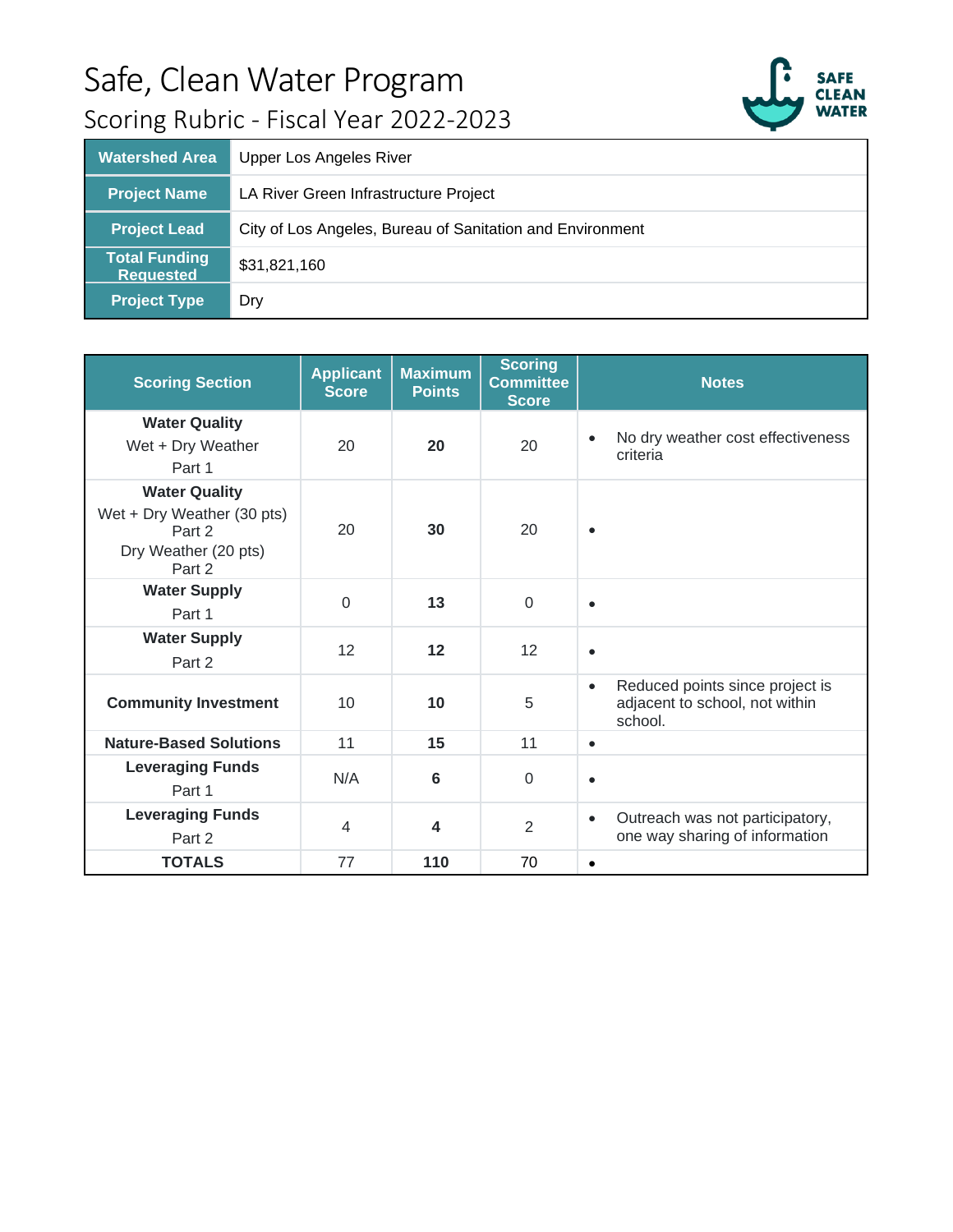



| <b>Watershed Area</b>                    | <b>Upper Los Angeles River</b>                  |
|------------------------------------------|-------------------------------------------------|
| <b>Project Name</b>                      | North Hollywood Park Stormwater Capture Project |
| <b>Project Lead</b>                      | <b>SEITec</b>                                   |
| <b>Total Funding</b><br><b>Requested</b> | \$68,229,081                                    |
| <b>Project Type</b>                      | Wet                                             |

| <b>Scoring Section</b>                                                                         | <b>Applicant</b><br><b>Score</b> | <b>Maximum</b><br><b>Points</b> | <b>Scoring</b><br><b>Committee</b><br><b>Score</b> | <b>Notes</b>                                                                                                                                                           |
|------------------------------------------------------------------------------------------------|----------------------------------|---------------------------------|----------------------------------------------------|------------------------------------------------------------------------------------------------------------------------------------------------------------------------|
| <b>Water Quality</b><br>Wet + Dry Weather<br>Part 1                                            | 20                               | 20                              | 20                                                 | Request for additional information<br>$\bullet$<br>to demonstrate how various values<br>were calculated<br>Provided requested app<br>$\bullet$<br>justification values |
| <b>Water Quality</b><br>Wet + Dry Weather (30 pts)<br>Part 2<br>Dry Weather (20 pts)<br>Part 2 | 25                               | 30                              | 25                                                 | $\bullet$                                                                                                                                                              |
| <b>Water Supply</b><br>Part 1                                                                  | 3                                | 13                              | $\mathbf 0$                                        | No letter of support attached from<br>$\bullet$<br>LADWP, if provided would have<br>awarded 15 pts for Water Supply<br>$1+2$                                           |
| <b>Water Supply</b><br>Part 2                                                                  | 12                               | 12                              | 0                                                  | $\bullet$                                                                                                                                                              |
| <b>Community Investment</b>                                                                    | 10                               | 10                              | 5                                                  | No points for enhancing access to<br>$\bullet$<br>waterway and greening of school                                                                                      |
| <b>Nature-Based Solutions</b>                                                                  | 15                               | 15                              | 15                                                 | $\bullet$                                                                                                                                                              |
| <b>Leveraging Funds</b><br>Part 1                                                              | N/A                              | 6                               | $\Omega$                                           | $\bullet$                                                                                                                                                              |
| <b>Leveraging Funds</b><br>Part 2                                                              | $\overline{4}$                   | $\overline{\mathbf{4}}$         | $\overline{0}$                                     | One way outreach. Need clarity on<br>$\bullet$<br>entities supporting project                                                                                          |
| <b>TOTALS</b>                                                                                  | 89                               | 110                             | 65                                                 | $\bullet$                                                                                                                                                              |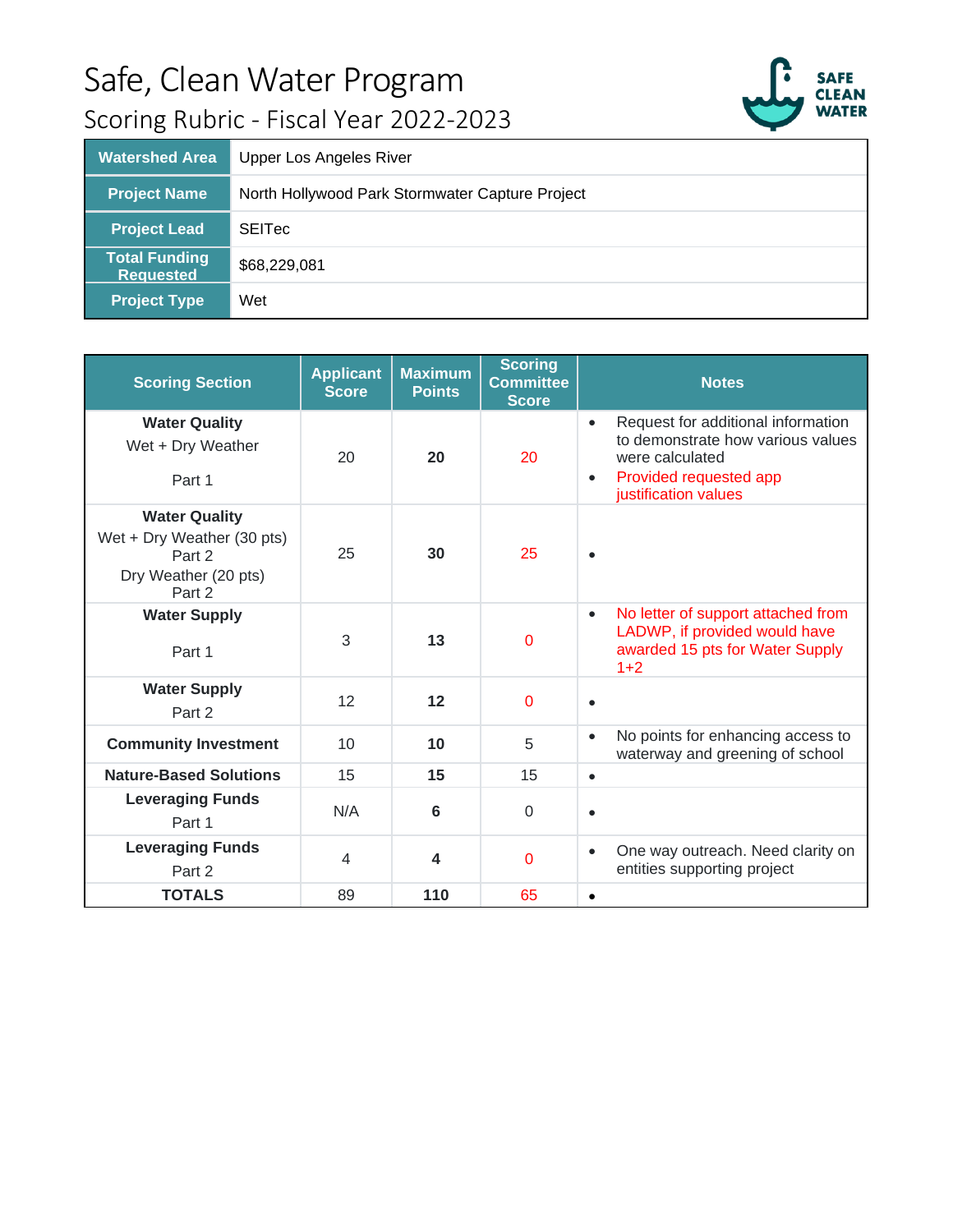

| <b>Watershed Area</b>                    | Upper Los Angeles River                               |
|------------------------------------------|-------------------------------------------------------|
| <b>Project Name</b>                      | Whitsett Fields Park North Stormwater Capture Project |
| <b>Project Lead</b>                      | Los Angeles Department of Water and Power (LADWP)     |
| <b>Total Funding</b><br><b>Requested</b> | \$8,393,000                                           |
| <b>Project Type</b>                      | Wet                                                   |

| <b>Scoring Section</b>                                                                         | <b>Applicant</b><br><b>Score</b> | <b>Maximum</b><br><b>Points</b> | <b>Scoring</b><br><b>Committee</b><br><b>Score</b> | <b>Notes</b>                                              |
|------------------------------------------------------------------------------------------------|----------------------------------|---------------------------------|----------------------------------------------------|-----------------------------------------------------------|
| <b>Water Quality</b><br>Wet + Dry Weather<br>Part 1                                            | 20                               | 20                              | 20                                                 | $\bullet$                                                 |
| <b>Water Quality</b><br>Wet + Dry Weather (30 pts)<br>Part 2<br>Dry Weather (20 pts)<br>Part 2 | 30                               | 30                              | 30                                                 | $\bullet$                                                 |
| <b>Water Supply</b><br>Part 1                                                                  | $\Omega$                         | 13                              | $\mathbf 0$                                        | $\bullet$                                                 |
| <b>Water Supply</b><br>Part 2                                                                  | 5                                | 12                              | 5                                                  | $\bullet$                                                 |
| <b>Community Investment</b>                                                                    | 5                                | 10                              | 5                                                  | $\bullet$                                                 |
| <b>Nature-Based Solutions</b>                                                                  | 10                               | 15                              | 10                                                 | Quantification of net trees<br>$\bullet$                  |
| <b>Leveraging Funds</b><br>Part 1                                                              | 6                                | $6\phantom{1}6$                 | 6                                                  | $\bullet$                                                 |
| <b>Leveraging Funds</b><br>Part 2                                                              | $\overline{4}$                   | $\overline{\mathbf{4}}$         | $\overline{4}$                                     | Strong coordination effort with<br>$\bullet$<br>community |
| <b>TOTALS</b>                                                                                  | 80                               | 110                             | 80                                                 | $\bullet$                                                 |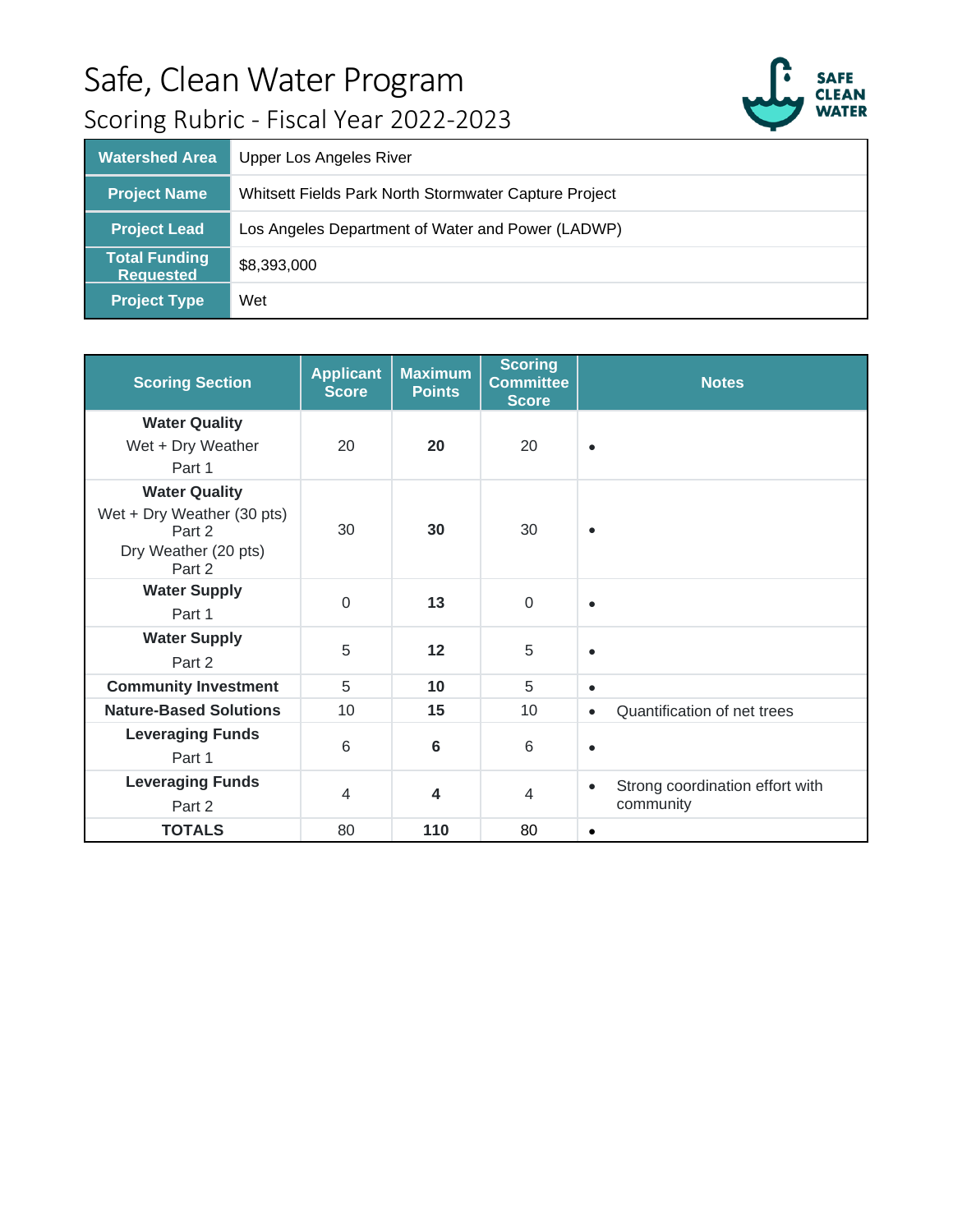

| <b>Watershed Area</b>                    | <b>Upper Los Angeles River</b>                                                  |
|------------------------------------------|---------------------------------------------------------------------------------|
| <b>Project Name</b>                      | Winery Canyon Channel and Descanso Gardens Stormwater Capture and Reuse Project |
| <b>Project Lead</b>                      | Descanso Gardens Guild, Inc.; City of La Canada Flintridge                      |
| <b>Total Funding</b><br><b>Requested</b> | \$6,848,600                                                                     |
| <b>Project Type</b>                      | Wet                                                                             |

| <b>Scoring Section</b>                                                                         | <b>Applicant</b><br><b>Score</b> | <b>Maximum</b><br><b>Points</b> | <b>Scoring</b><br><b>Committee</b><br><b>Score</b> | <b>Notes</b>                                                                               |
|------------------------------------------------------------------------------------------------|----------------------------------|---------------------------------|----------------------------------------------------|--------------------------------------------------------------------------------------------|
| <b>Water Quality</b><br>Wet + Dry Weather<br>Part 1                                            | 11                               | 20                              | 11                                                 | Provided requested supporting info<br>$\bullet$                                            |
| <b>Water Quality</b><br>Wet + Dry Weather (30 pts)<br>Part 2<br>Dry Weather (20 pts)<br>Part 2 | 30                               | 30                              | 30                                                 | Need to add a drawdown rate in<br>$\bullet$<br>app<br>Revised calcs requested<br>$\bullet$ |
| <b>Water Supply</b><br>Part 1                                                                  | $\Omega$                         | 13                              | $\Omega$                                           | $\bullet$                                                                                  |
| <b>Water Supply</b><br>Part 2                                                                  | $\overline{2}$                   | 12                              | $\overline{2}$                                     | $\bullet$                                                                                  |
| <b>Community Investment</b>                                                                    | 5                                | 10                              | 5                                                  | $\bullet$                                                                                  |
| <b>Nature-Based Solutions</b>                                                                  | 10                               | 15                              | 10                                                 | $\bullet$                                                                                  |
| <b>Leveraging Funds</b><br>Part 1                                                              | 3                                | 6                               | 3                                                  | $\bullet$                                                                                  |
| <b>Leveraging Funds</b><br>Part 2                                                              | $\overline{4}$                   | 4                               | 3                                                  | Several letters of support from<br>$\bullet$<br>conservation groups                        |
| <b>TOTALS</b>                                                                                  | 65                               | 110                             | 64                                                 | $\bullet$                                                                                  |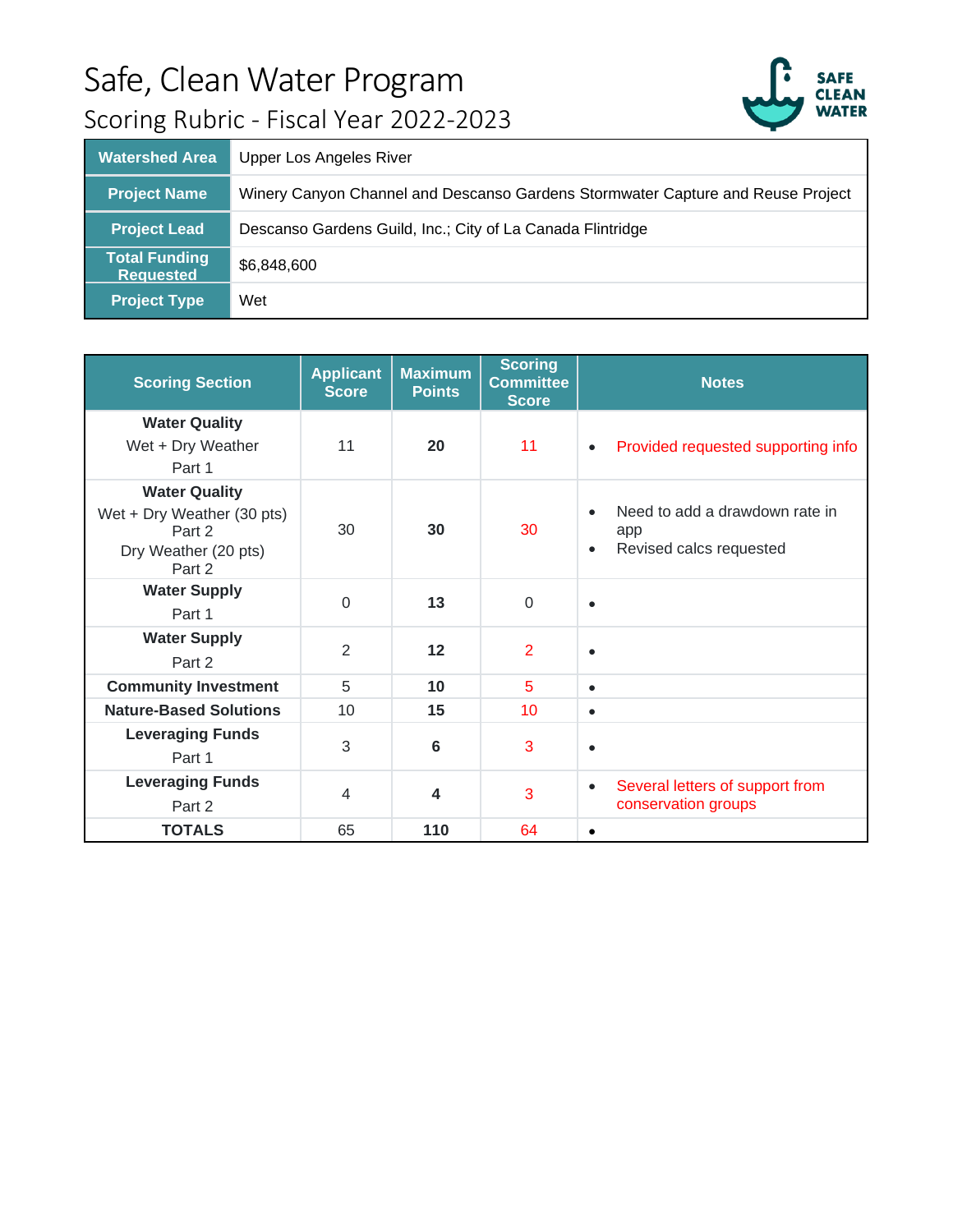

| <b>Watershed Area</b>                    | <b>Upper Los Angeles River</b>                                          |
|------------------------------------------|-------------------------------------------------------------------------|
| <b>Project Name</b>                      | LAMC South Arroyo Improvement and Deep Underground Infiltration Project |
| <b>Project Lead</b>                      | Los Angeles Mission College/BuildLACCD                                  |
| <b>Total Funding</b><br><b>Requested</b> | \$1,210,433                                                             |
| <b>Project Type</b>                      | Wet                                                                     |

| <b>Scoring Section</b>                                                                         | <b>Applicant</b><br><b>Score</b> | <b>Maximum</b><br><b>Points</b> | <b>Scoring</b><br><b>Committee</b><br><b>Score</b> | <b>Notes</b>                                                                |
|------------------------------------------------------------------------------------------------|----------------------------------|---------------------------------|----------------------------------------------------|-----------------------------------------------------------------------------|
| <b>Water Quality</b><br>Wet + Dry Weather<br>Part 1                                            | $\mathbf 0$                      | 20                              | $\mathbf 0$                                        | $\bullet$                                                                   |
| <b>Water Quality</b><br>Wet + Dry Weather (30 pts)<br>Part 2<br>Dry Weather (20 pts)<br>Part 2 | 30                               | 30                              | 30                                                 | $\bullet$                                                                   |
| <b>Water Supply</b><br>Part 1                                                                  | $\Omega$                         | 13                              | $\overline{0}$                                     | $\bullet$                                                                   |
| <b>Water Supply</b><br>Part 2                                                                  | $\overline{0}$                   | 12                              | $\Omega$                                           | $\bullet$                                                                   |
| <b>Community Investment</b>                                                                    | 10                               | 10                              | 5                                                  | Minimal rec benefits and park<br>$\bullet$<br>space benefits                |
| <b>Nature-Based Solutions</b>                                                                  | 10                               | 15                              | 10                                                 | $\bullet$                                                                   |
| <b>Leveraging Funds</b><br>Part 1                                                              | 6                                | 6                               | 6                                                  | $\bullet$                                                                   |
| <b>Leveraging Funds</b><br>Part 2                                                              | $\overline{4}$                   | 4                               | $\overline{2}$                                     | Pending letter of support. Lacking<br>$\bullet$<br>strong community support |
| <b>TOTALS</b>                                                                                  | 60                               | 110                             | 53                                                 | <b>Below Threshold</b><br>$\bullet$                                         |